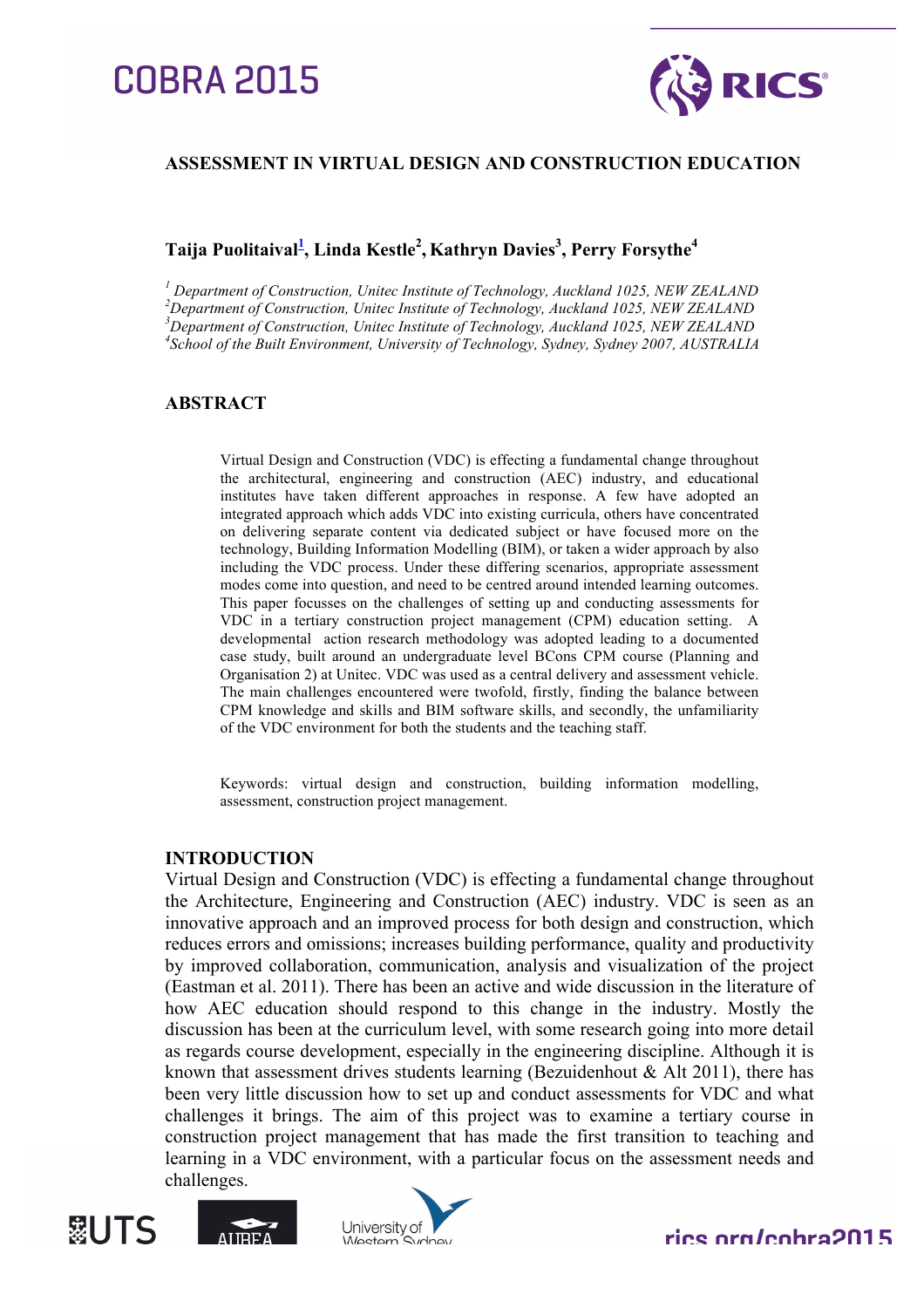# **VIRTUAL DESIGN AND CONSTRUCTION, THE FUNDAMENTAL CHANGE OF THE INDUSTRY**

Adoption of BIM technology and VDC processes has been rapid. McGraw Hill Construction (2014) reports that in North America the use of BIM has increased from 28% to 71% between 2007 and 2012. Clients are demanding an increased use of BIM in their projects, and although BIM adoption started from the design discipline, adoption by contractors has now exceeded that of architects. Development in other regions such as UK, Germany, Australia and New Zealand follow the same trends, (McCraw Hill Construction 2014). The change is happening in vertical and horizontal construction supply chains, throughout the procurement and facilities management processes (Eastman et al. 2011).

## **TERTIARY EDUCATION'S RESPONSE TO THE CHANGE**

There has been significant discussion in published literature about the strategies that tertiary education should take in order to respond to the change in the industry. Guidelines, frameworks and strategies have been established for curriculum development: Pikas et al. (2013) has developed a BIM education framework for construction engineering and management programmes; Lee et al. (2013) proposed a guideline for integration of BIM in construction education; and Forsythe et al. (2013) discuss a programme wide project-based learning (PjBL) approach, to name a few.

Whilst the benefits of the new technology and processes have been recognized, the need to integrate it as part of AEC curricula has been understood, and frameworks for VDC content have been explored, practical solutions of how to set up a course for VDC in a tertiary construction project management (CPM) education setting have not been widely discussed.

#### **Assessment in construction project management education**

CPM education has traditionally been a combination of lectures, tutorials, assignments and exams. Isolated, static and individual assessments have limited relevance to project tasks in the industry and also affect student motivation. Instead students should be involved in tasks similar to real world ones, which rehearse their collaboration, communication, creative thinking and problem solving skills as noted by Love et al. (2003) and Jaeger & Adair (2012). Student-centred teaching methods such as PjBL are known to support learning of these skills PjBL integrating the course delivery and the assessment by using one or multiple projects as the core of the course (Helle et al. 2006). Project tasks are close to professional reality, they require students to apply discipline specific knowledge, but also require time management skills and selfdirection, and working in teams rehearses their communication and collaboration skills (Perrenet et al. 2000).

Most of the educational VDC literature focuses on curriculum level and does not discuss delivery or assessment, which are the actual challenges for individual lecturers. Forsythe et al. (2013) started the discussion of delivery and assessment methods by describing a programme-wide implementation strategy of PjBL. This strategy introduced vertical problems across all four years of the undergraduate CPM degree, where 'sub-plots' were built depending on the subject area. Wang & Leite (2014) went into more detail and discussed delivery and assessment for BIM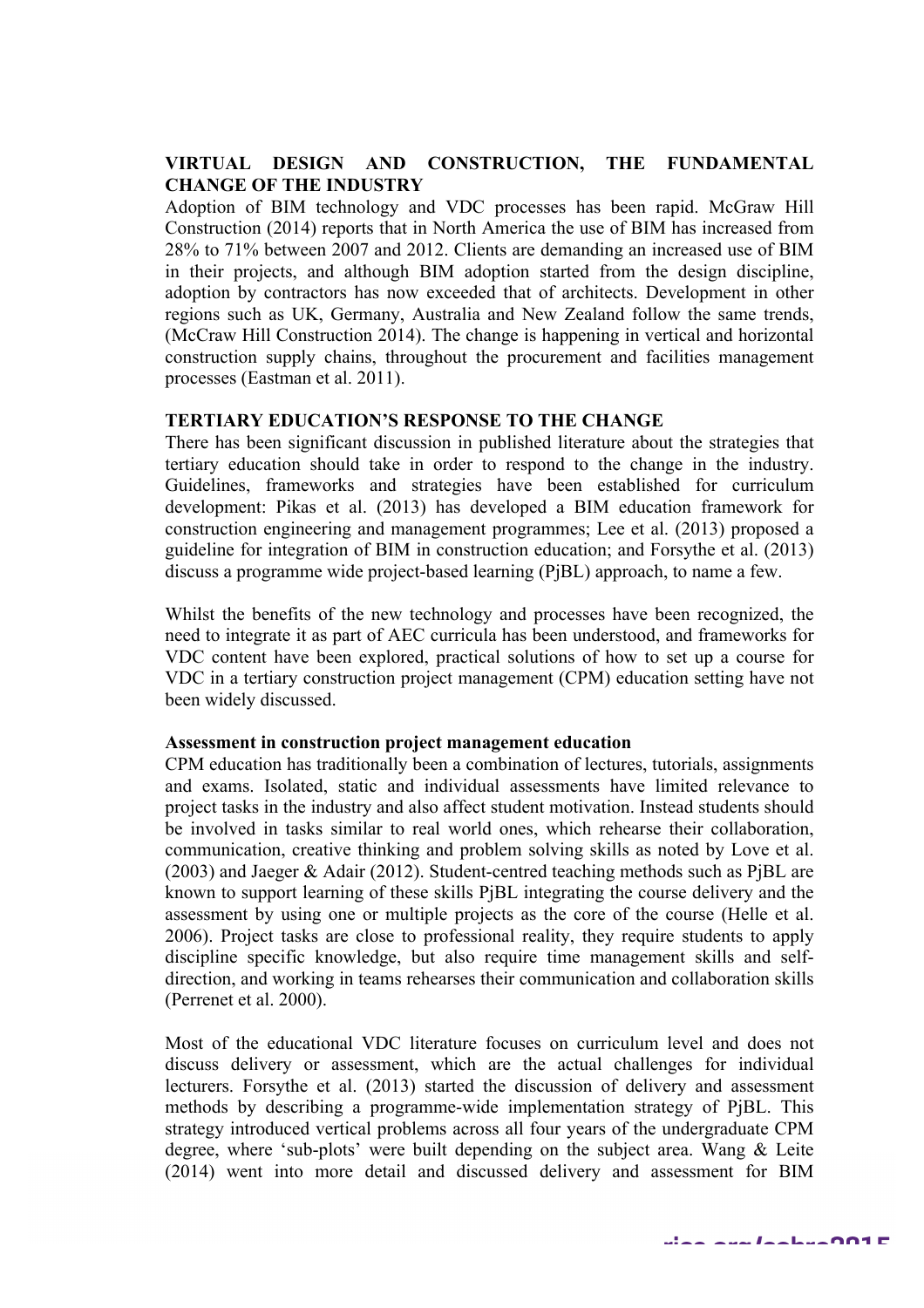education at a course level. Instead of PjBL they introduced another student-centred method, process-oriented approach, with a modular structure for delivery and assessment on a graduate level CPM course.

## **RESEARCH METHOD AND DATA COLLECTION**

This VDC assessment-focussed research is probably best described as being 'developmental action research', whilst creating the start of an overarching case study, where a group of staff worked together to establish the assessment model(s) and assessment criteria best suited to the CPM students, the integration of best practice CPM planning and organisation on-site, and the emerging holistic discipline /methodology of VDC. The assessment approach was then tested on the 2014 student cohort of 30 participants, and modified slightly by the lecturers/researchers, as the course progressed in response to a perceived need. Diarised notes and formal student feedback received midway, and at the end of the course, were later reflected upon in terms of the delivery approach, assessment process, the outcomes of the pilot study, and recommended improvements for the 2015 course for example.

According to Cardno (2003), 'developmental action research' has an expectation of an intention to take action (s) that will make a difference, and further that the project is ongoing with the researcher(s) building on initial work as a group, generating further spiralling cycles of research and actions to address emerging issues.

The project assignment - a three level apartment building with a basement - was created and used as the central part of the course, and the students worked in groups of 4 on the assignment, during all of the in-class session times, and in their self–directed time to deliver the summatively assessed outcomes. The project assignment was divided into two parts: construction methodology and programming. The students working in teams of 4, used the 3D model provided as a basis to visualise and investigate the project in terms of developing a construction methodology and a site utilisation plan. In addition, the student teams quantified the building, creating the construction programme and linking that to the 3D model for sequence simulation. Individual skills in the use of BIM technology for programming were assessed in the examination

In terms of the case study construct, the purpose was to create and document the assessment regime of a focussed developmental action research pilot project for a previously traditionally delivered course (Planning and Organising 2) on the BCons programme. The course in 2014 was designed to be delivered and assessed in an integrated and immersed manner utilising a VDC approach, that purposefully linked the delivery propositions, and the assessment and analysis criteria.

The researchers' actions and subsequent analysis approach involved detailed narrative and statistical diarisation and transcription of each of the 14 in-class sessions. In addition, ongoing formal student and delivery staff feedback was sought and gained, to inform possible progressive interventions. In conclusion, recommendations will be made regarding the assessment value-added by the assignment and examination assessment approach in 2014 within this pilot study.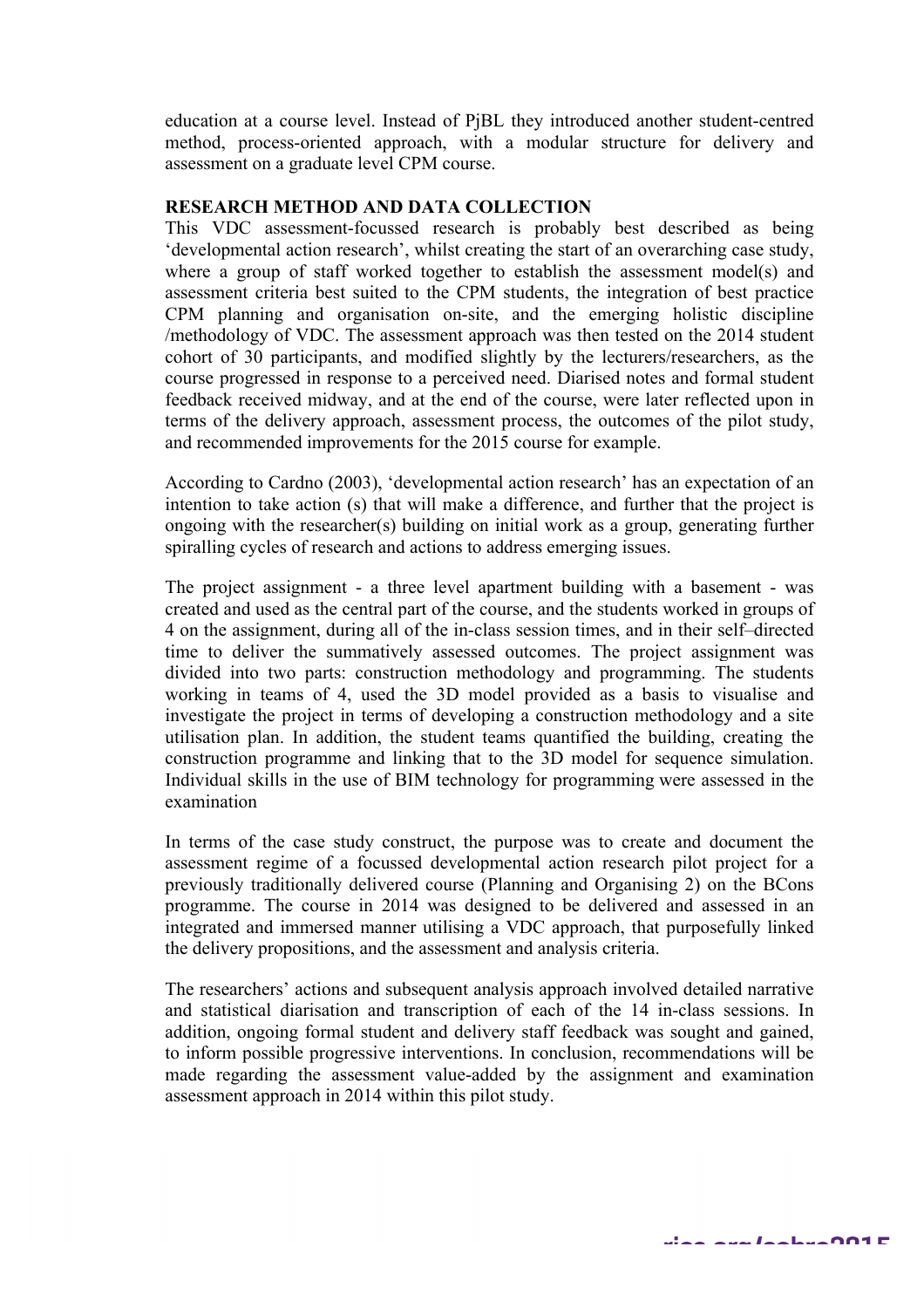# **FINDINGS AND DISCUSSION**

# **Number of new things to learn**

The majority of New Zealand Construction Industry personnel still use conventional technology and processes (Masterspec 2013) and therefore graduates need to be equipped to work in both worlds, the one that still uses the conventional approach and the one that has fully embraced VDC. This means that when learning CPM the students need to learn both the conventional planning and programming processes and VDC management processes; both conventional technology, 2D drawings and software such as MS Project and BIM models and BIM software. During the (BCons Planning and Organising 2) course, students got a very clear picture of what the process of planning and programming is by using BIM technology, but there was no time to recap the traditional methods, nor compare them with the VDC environment, introduce more than one tool for 4D BIM or discuss their features. The intensive seven week delivery model had an impact, because it did not allow much time for practice, repetition and reflection between the lessons. This issue was evidenced in some of the student comments during the 2014 course, "The time given is not enough to really understand and learn for the future. I feel I only learned the bare minimum for the assignment and to pass rather than expanding my knowledge for when I am working in industry."

The construction methodology and programming part of the assignment were addressed consecutively. The aim was to help the students concentrate on a minimum number of tasks at a time, but considering the intensive delivery model, overlapping the two parts would have allowed the students more time to analyse the project tasks in hand. Preparing the construction programme simultaneously with the construction methodology could have helped the students develop more autonomous outcomes, and given them more time to learn how to use the software in terms of the level of quantification and sequence simulation aspects of the assignment.

The attendance statistics and the level of engagement in class and the quality of assessment outcomes, clearly demonstrated the value of the practical nature of the workshop delivery, supported by VDC. Attendance numbers throughout the course were very good, with an average of 83%, which is better than those for the superseded equivalent course in 2013.

# **Software, hardware and facilities**

The Bachelor of Construction programme at Unitec has a 'bring your own device' (BYOD) policy. The purpose of the BYOD policy is to enable workshop-type delivery, where the student takes an active role in searching, applying and sharing information (Davies & Prigg 2013). System requirements for BIM software and models are more than those specified on a basic configuration computer, and only a couple of students had laptops with relevant specifications for the BIM software. Therefore in addition to the flat floor classroom a computer lab was also made available. The lab had a traditional CAD-lab setting with all necessary BIM software and appropriate system requirements to support the software. Although the technology in both teaching spaces was very reliable, neither of the environments was ideal for the course delivery. In the classroom, the students were not able to use the appropriate software and in the computer lab they were not able to work in teams. A cloud-based software system with BYOD or a computer lab set-up that supports team work would have been more appropriate for teaching VDC.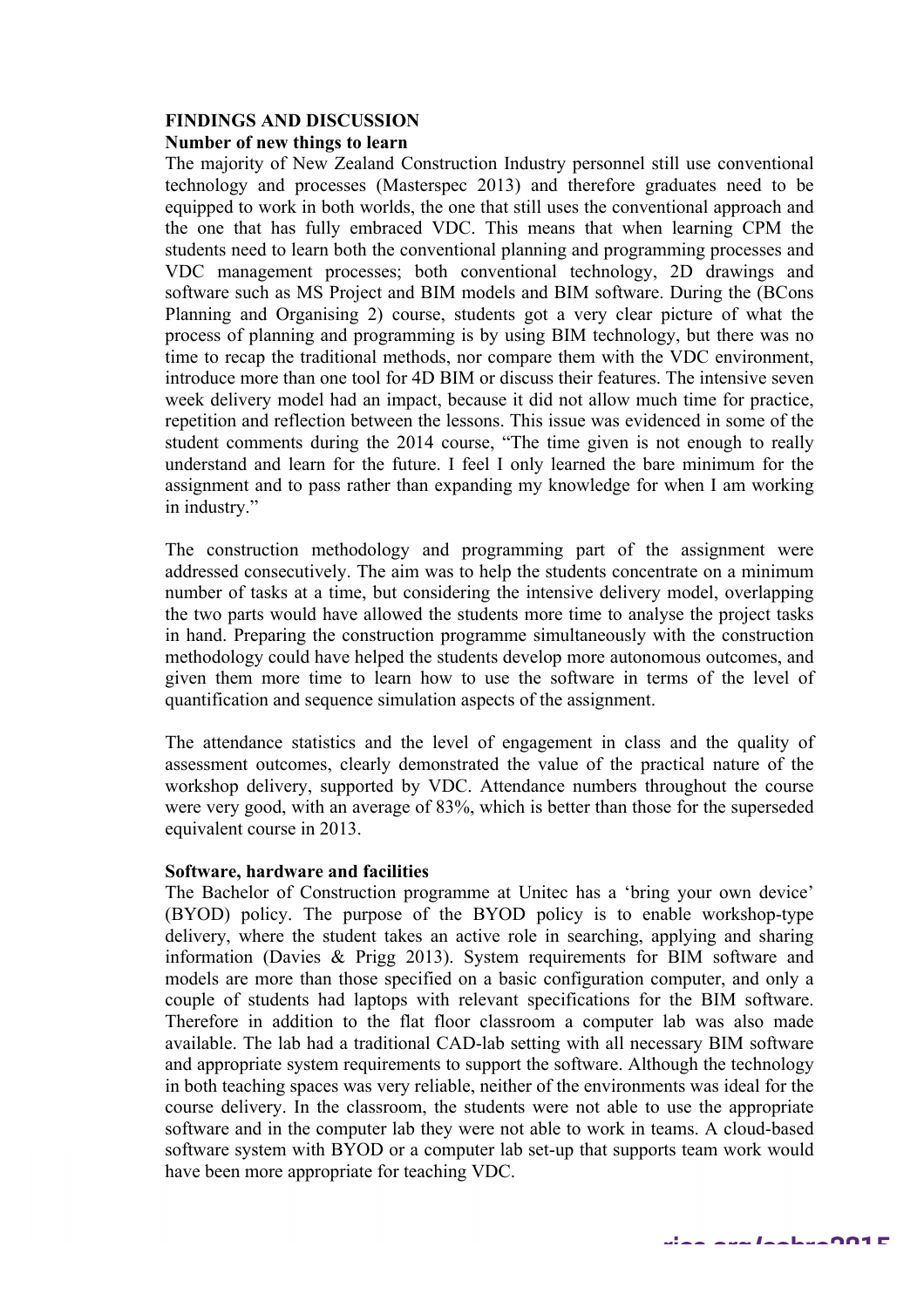In this research project, four different software tools were used: Adobe Acrobat Reader with a 3D PDF model (for visualisation and investigation of the project); MS Project (for construction programming); SketchUp (for construction site layout plans), and Navisworks (for quantification and sequence simulation). For visualisation and investigation of the project a Revit model was made available, but only a couple of students, already familiar with Revit, chose to use that instead of the 3D PDF. The 3D PDF was created based on the Revit model so that the students would be able to investigate the model by using their own devices without the pressure to install and learn BIM software right at the start of the course.

#### **Student skills**

Students were not expected to have previous experience with the subject-specific software covered in the course, with the exception of SketchUp which was used in first year courses. It was assumed that students would have a reasonable level of familiarity with basic office programs (Word, Excel, PowerPoint) and with fundamental computer skills including file management and version/backup practices. In fact, the level of knowledge and capability across the course varied widely, with some students already proficient with Revit and others barely computer literate. As noted by Margaryan et al. (2011), the characterisation of today's learners as digital natives with a high awareness of technology is flawed. Although learners generally tend to be prolific users of technology, many are not skilled in actively managing computer processes, and their familiarity with technology may in fact serve to block their awareness of their deficiencies as operators rather than consumers. The lack of computer literacy skills became particularly evident in the final computer-based assessment for the course, where a number of students needed support in how to save and submit their work, and one student failed to submit work altogether.

## **Staff skills**

The course used a team teaching model and involved four people with complementary skills. The course co-ordinator worked with a teaching assistant to cover computerbased processes using MS Project and Navisworks, and two experienced project managers delivered/facilitated the construction methodology and programming component. Students appreciated the mixture of skills that the team brought to the course: "It's been valuable hearing about actual experiences from [experienced project managers]." This follows the recommendation of Sacks & Pikas (2013) to integrate professionals with 'real' project experience into the teaching process in order to make the material more meaningful for the students.

Preparation time was very short because of difficulties around the release of external documentation to prepare the BIM model and associated intellectual property issues. As a result, staff did not have time to fully familiarise themselves with the model before the course began. These problems were further compounded by the decision to rely on a 3D model rather than 2D drawings, as the two project managers had no previous experience using the BIM software and were therefore learning to use the tools at the same time as the students. Future delivery of the course will be less problematic, as the model is now available for access and lecturers can be fully prepared. In the case study by Pikas et al. (2013), students stated that they would have derived more benefit from the course if the instructors had been more experienced with the BIM applications in use. Concern in this case was expressed not by the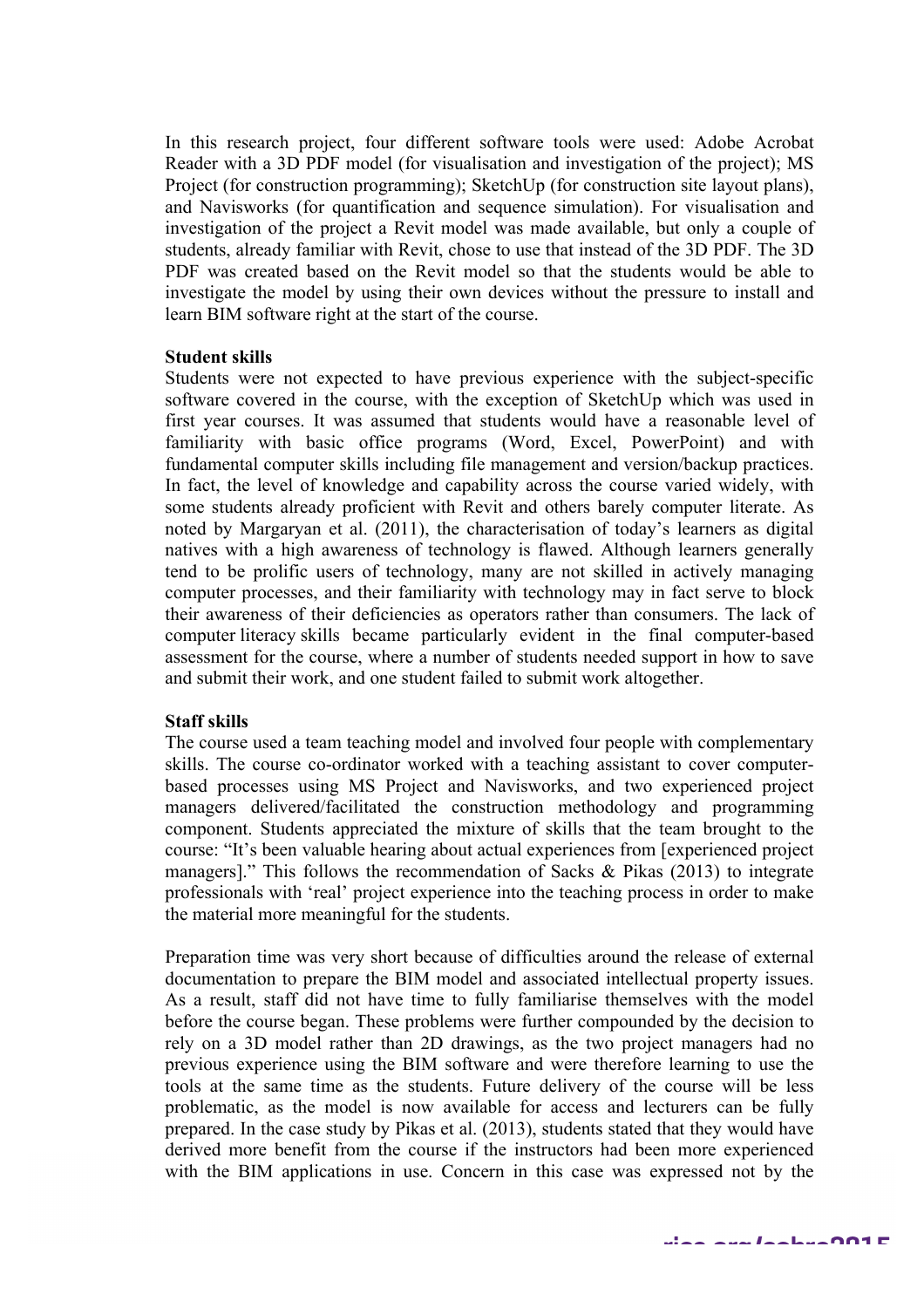students, but by the lecturers, who plan to upskill in NavisWorks and other appropriate software to allow them to integrate planning and methodology into the BIM framework from the outset of the course, rather than delivering them as separate concepts.

#### **Overall course success and student satisfaction**

Student success in the assessments overall did not differ significantly from the other CPM courses delivered by the department, but there were more issues than usual with the team work and peer evaluation. Influencing factors might have been the pressure to learn multiple new things in the limited seven week timeframe, and the wide range of student capabilities. More emphasis is needed on establishing team rules and milestones, and monitoring and control inside the teams to enhance the student performance (Marcellino 2008; Prichard et al. 2006).

Students' learning was also measured with a formative test, run in the same format at the beginning and end of the course. The test included VDC related questions and general CPM concepts and terminology. Considerable improvement was evidenced in respect to understanding the key concepts and terminology overall. At the beginning of the course none of the students knew what the acronyms VDC or 4D BIM meant, and had the misconception that it was just software, a synonym for Revit. At the conclusion of the course all were able to describe VDC and had good understanding about what BIM was. Misconceptions were corrected during the course, however a few of the students still only connected BIM with sequence simulation. The reason might have been the emphasis on 4D BIM on this course.

Student satisfaction was measured midway, and at the end of the course. Corresponding scores being Good and Very good (3 and 4 on a scale of 1-5). At the midway point of the course the students clearly felt the pressure to learn multiple things in a limited time and were frustrated, but by the end of the course they realised how much they had learned, "Frustrating at the start but by the end I was very happy with my progression of understanding of BIM"; "This course had lots of work and very tight schedule. Learnt a lot".

## **CONCLUSIONS AND RECOMMENDATIONS**

Two main challenges were encountered in setting up and conducting assessments for VDC in a tertiary CPM education setting, regarding content and delivery. The content issue concerned finding the balance between CPM knowledge and skills and BIM software skills. From the outset it was clear that there was not room to explore both the traditional and emerging methods in depth. The choice was made to strongly concentrate on the VDC technology and process. Although it would have been valuable for the students to be able to discuss and evaluate, and properly compare the traditional and VDC approaches for deeper learning, this turned out to be too much considering the course duration, level and students' previous exposure to VDC. Using vertical problems with sub-plots throughout the programme as proposed by Forsythe et al. (2013) or focusing more on the learning process than on the content as proposed by Wang & Leite (2014) may help to overcome some of the overloading issues. To move away from the content driven delivery, the assessment methods should be planned accordingly to give the students an active role in their own learning. Integrating the assessment as part of the delivery, and running the course as a series of workshops will help to keep students focussed on the learning outcomes throughout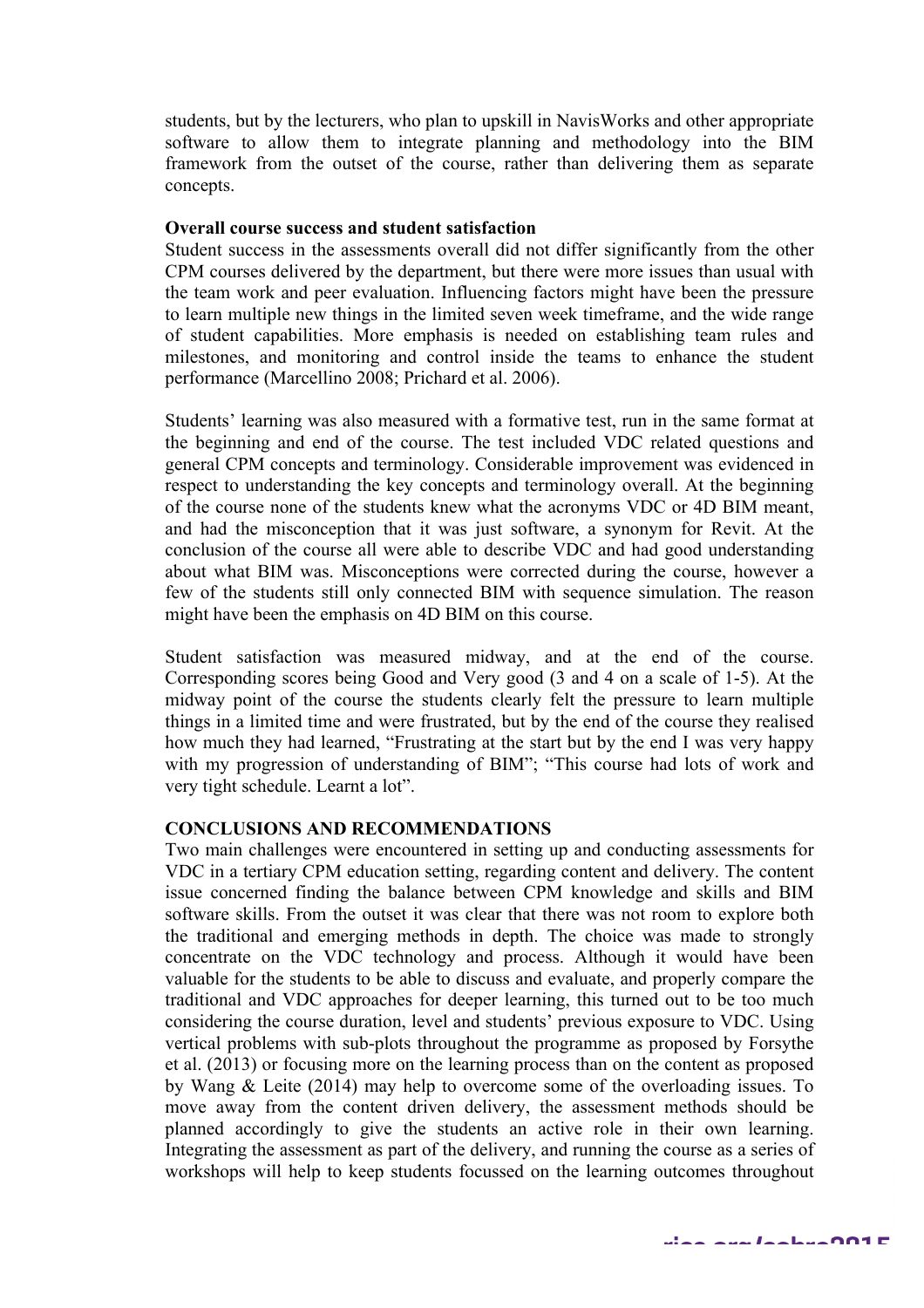the course, and the practical and the visual nature of VDC will keep the students engaged as well.

From a delivery perspective, the unfamiliarity of the VDC environment for both the students and the teaching staff posed a challenge. Working in a VDC environment requires a considerable shift in approach from traditional methods of teaching CPM, and staff need to be supported with appropriate professional development opportunities to cope with the fast changing environment. The amount of new software introduced at one time needs to be kept to a minimum, and the facilities and technology need to support the team-based technology immersion delivery model. For students, good computer literacy skills at the start of the course are necessary, to ensure that the focus of the skills development is on applying the BIM tools and not on more fundamental skills such as file management and use of basic office software. The course should be presented as providing problem-solving approaches, rather than offering step by step software training in the use of BIM technology.

# **ACKNOWLEDGEMENTS**

The researchers acknowledge support from Ako Aotearoa Regional Hub Funding Scheme and from Unitec Institute of Technology Strategic Research Fund.

#### **REFERENCES**

- Bezuidenhout, M. J & Alt, H (2011) 'Assessment drives learning: Do assessments promote high-level cognitive processing', *South African Journal of Higher Education*, vol. 25, no. 6, pp. 1062-1076, viewed 4 February 2015, EBSCOhost Education database.
- Cardno, C (2003). *Action research: A developmental approach.* NZCER Press: Wellington.
- Davies, K & Prigg, C (2013) 'Integrating mobile technologies into the construction classroom: Drivers and constraints for ubiquitous computing', Proceedings of the 38th Annual Australasian Universities Building Education Association (AUBEA) Conference, Auckland.
- Eastman, C, Teicholz, P, Sacks, R & Liston, K (2011). *BIM Handbook a guide to Building Information Modeling for owners, managers, designers, engineers, and contractors (2 ed.).* Wiley: Hoboken, New Jersey.
- Forsythe, P, Jupp, J & Sawhney, A (2013) 'Building Information Modelling in tertiary construction project management education: A programme-wide implementation strategy' *Journal of Education in the Built Environment,* vol. 8, no. 1, pp. 16-34.
- Helle, L, Tynjala, P & Olkinuora, E (2006) 'Project-based learning in post-secondary education –theory, practice and rubber sling shots', *Journal of Higher Education,* vol. 51, no. 2, pp. 287-314, viewed 4 February 2015, EBSCOhost Academic database.
- Jaeger, M & Adair, D (2012) 'Communication simulation in construction management education: Evaluating learning effectiveness', *Australasian Journal of Engineering Education*, vol. 18, no. 1, pp. 1-14.